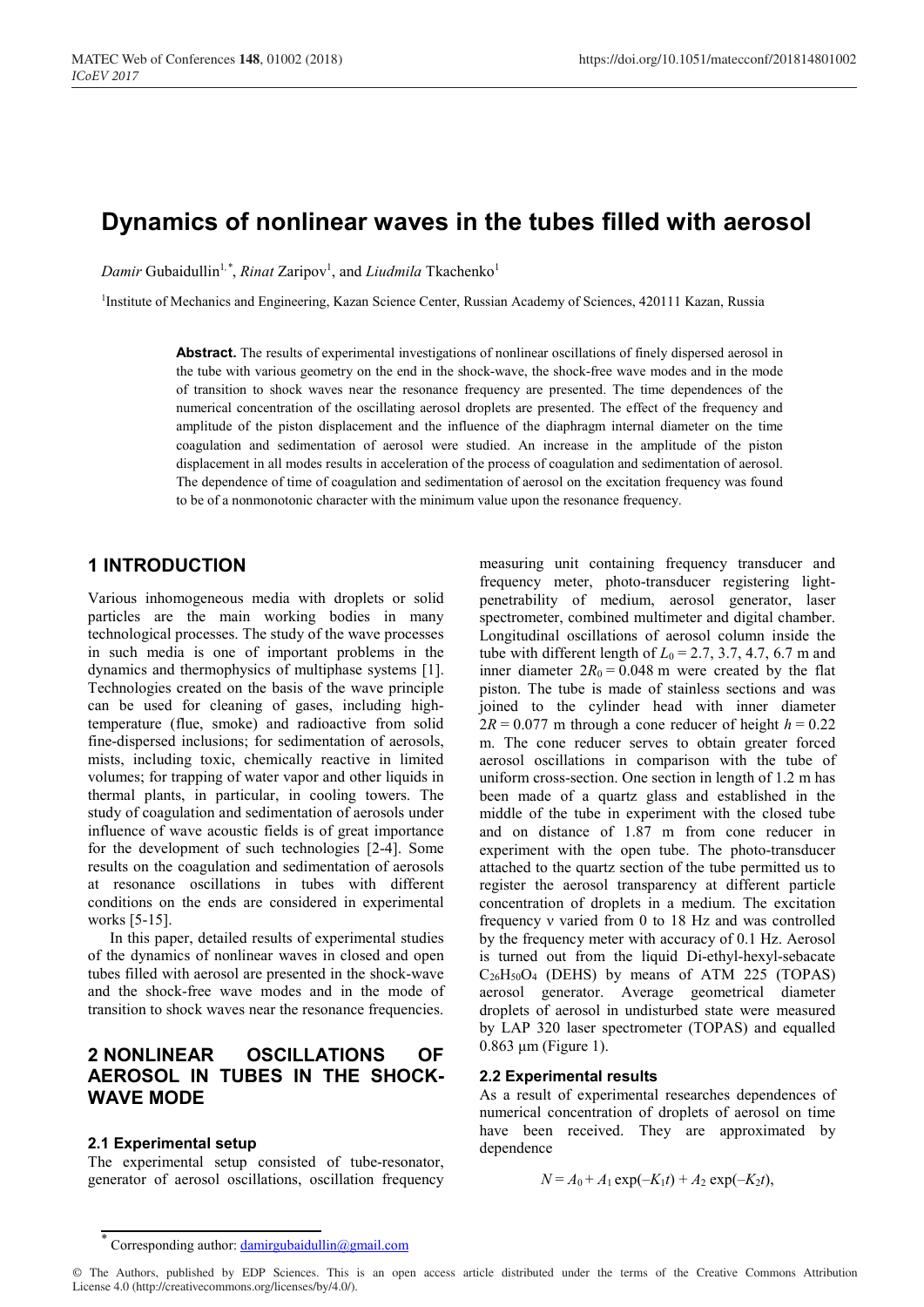

**Fig. 1.** Distribution of the unperturbed weighed phase of a dispersion medium on the geometrical diameter.

where coefficients are from experiment. First two terms well describe experimental data at oscillations of aerosol far from a subharmonic resonance. The third term takes into account nonlinear effects in a resonance (shock waves, secondary flows, pulsing jet of aerosol from the open end). Concentration of droplets of aerosol for all experiments monotonously decreases in due course. The above frequency of excitation, the occurs this process faster. In the closed tube, the process of decrease of droplets concentration of aerosol in due course includes coagulation of droplets and their sedimentation on walls of the tube. In the open tube, the process of decrease of concentration of the droplets of aerosol in due course includes basically coagulation of droplets, their sedimentation on walls of the tube, and also nonstationary emission of aerosol from the open end of the tube as a pulsing jet. The time of coagulation and sedimentation of aerosol in the closed tube in the shockwave mode on subharmonic resonances is up to 5 times less, than at the natural sedimentation. In the open tube, the natural sedimentation lasts up to 30 times more slowly than time of coagulation and sedimentation of aerosol in the shock-wave mode.

Dependences of time of coagulation and sedimentation of aerosol on the excitation frequency for different values of length of the closed tube are given in Figure 2. Every point in the curves corresponds to the certain experiment. It is seen from the Figure 2 that for tubes of  $L_0 = 2.7$ , 3.7, 4.7 m length with increasing frequency in pre-resonant regime, time of coagulation and sedimentation of aerosol decreases. It takes place due to the fact that as the frequency approaches the resonance aerosol oscillation amplitude increases. For the tube of 6.7 m length, the minimum of time of coagulation and sedimentation of aerosol occurs at the 12 Hz frequency, afterwards it starts to increase. It is a matter of fact that at this frequency, subharmonic resonance occurs in the tube with a frequency two times lower as the fundamental one of a medium  $v_{1/2} = c_0/4L$  $(c<sub>0</sub>$  is the equilibrium velocity of sound in aerosol [16], and  $L = L_0 + l + (m^2 + m + 1)h/3$  is the reduced tube length, where  $l = m^2 l_0$ ,  $m = R/R_0$ ), the oscillation amplitude reaching maximum at this frequency. For tubes of  $L_0 = 2.7$ , 3.7, 4.7 m length, the resonant

frequencies lie higher than 18 Hz, therefore they were not reached in the present experiment.



**Fig. 2.** Dependences of time of coagulation and sedimentation of the aerosol on frequency in the closed tube. The points indicate experimental data, and the solid lines indicate the polynomial approximation.

On Figure 3 dependencies of time of coagulation and sedimentation of aerosol on frequency of excitation for various lengths of the open tube are given. Note that the curve for the tube of  $L_0 = 4.7$  m length has a minimum and a maximum. The minimum corresponds to frequency 9 Hz of a subharmonic resonance  $v_{1/2}$  =  $= c_0/8L$  (*L* = *L*<sub>0</sub> + *l* +(*m*<sup>2</sup> + *m* + 1)*h*/3 + σ*R*<sub>0</sub>, where σ*R*<sub>0</sub> Rayleigh correction with  $\sigma = 0.6133$ ). Behind the resonance time of coagulation and sedimentation of aerosol increases up to the maximum and then quickly decreases. Thus, time of coagulation and sedimentation of aerosol in the open tube decreases in two and more times in comparison in due course coagulations and sedimentation in the closed tube.



**Fig. 3.** Dependences of time of coagulation and sedimentation of aerosol on frequency in the open tube. The points indicate the experimental data, and the solid lines indicate the polynomial approximation.

Also, influence of the diaphragms at the passive end of the tube on the process of coagulation and sedimentation of aerosol is studied. In Figure 4 the dependence of time of coagulation and sedimentation of aerosol on the excitation frequency for the closed and the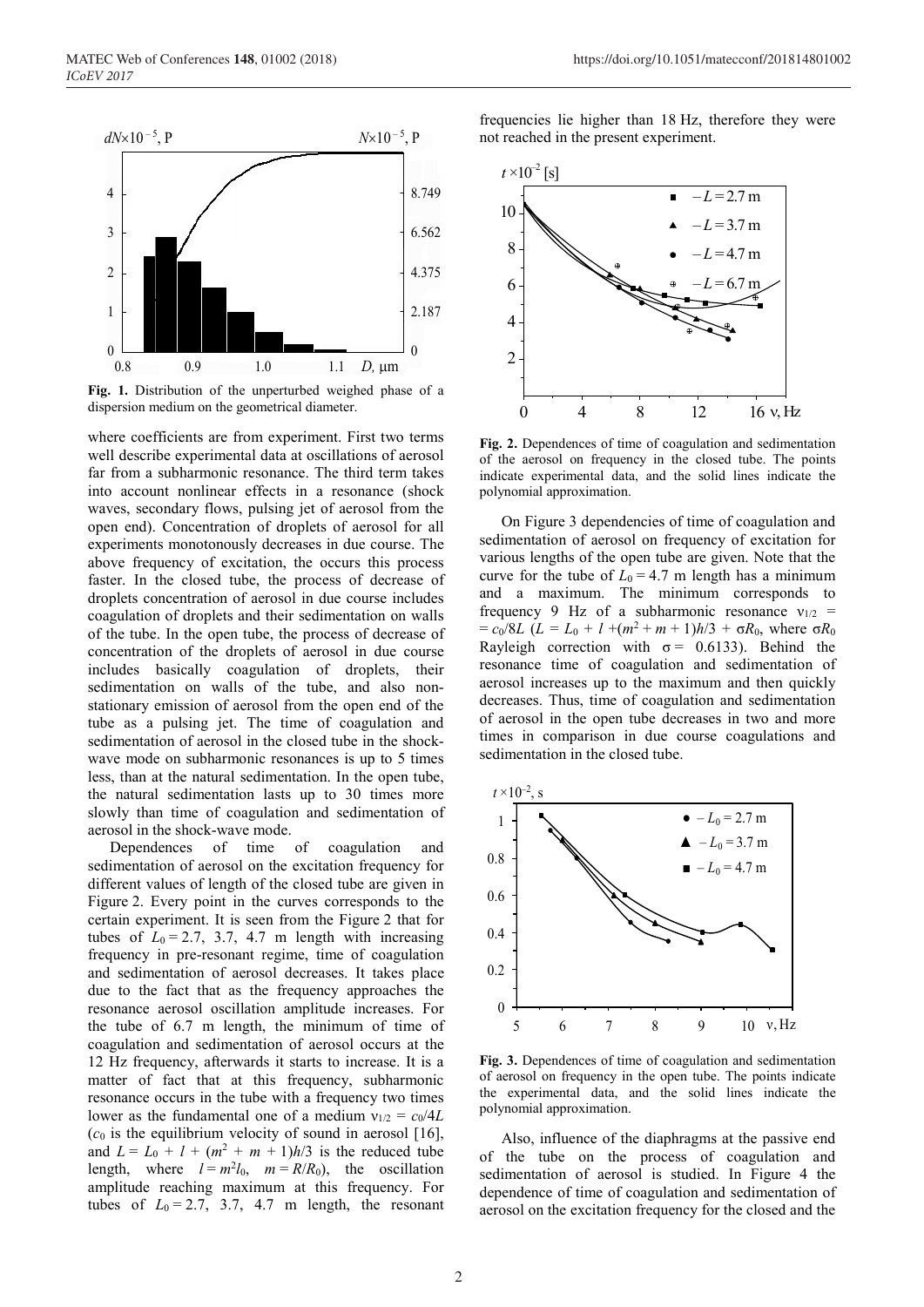open tubes without diaphragm, as well as the open tube with diaphragms of different internal diameters is given. Figure 4 shows that decrease in the internal diameter of the diaphragm  $2R_{\text{in.f}}$  results in the increase of time of coagulation and sedimentation of aerosol, which reaches the maximum value in the case of the closed tube. This is due, firstly, to significant influence of the unsteady discharge of aerosol from the open end of the tube, and secondly, with the approach of the investigated excitation frequencies of aerosol in the open tube to its resonance frequency [17, 18]. Note that time of coagulation and sedimentation of aerosol in the open tube with the diaphragm is longer than in the open tube without a diaphragm. This is due to the fact that the open tube with the diaphragm which is in connection with the tube forms a right angle, the consumption on the formation of vortexes near the outlet section is greater than in the tube with a rounded open end [19].



**Fig.4.** Dependence of time of coagulation and sedimentation of aerosol on frequency in to-resonance regime for the tube of *L*0= 2.7 m length with diaphragms of different internal diameters. The points indicate the experimental data, and the solid lines indicate the polynomial approximation.

### **3 DYNAMICS OF AEROSOL AT OSCILLATIONS IN THE SHOCK-FREE WAVE MODE AND IN THE MODE OF TRANSITION TO SHOCK WAVES**

#### **3.1 Experimental setup**

The investigation was carried out on an experimental setup containing the tube, the system of oscillations excitation, and the system of detection of process parameters. The oscillations of aerosol in closed and open tubes were excited with the flat piston. Studies in the shock-free wave mode were carried out in the tube  $L = 1.06$  m long and  $R_0 = 0.0365$  m in radius using TIRAvib 51075 vibrostend, and in the mode of transition to shock waves in the tube  $L = 0.938$  m long and  $R_0 = 0.1$ m in radius using TIRAvib S 5220/LS vibrostend. The measurements and control of sinusoidal oscillations were performed using software module installed on computer, by means of the integrated electronic piezoelectric

accelerometer and aerosol, we used 8530C-15 (Bruel and Kjaer) pressure gauge with ENDEVCO-136 (Bruel and Kjaer) three-channel bridge voltage amplifier and DSO 3062A (Agilent Technologies) digital oscillograph. For determining of aerosol transparency, we used the complex consisting of the light source and ATT-1505 (Aktakom) digital luxmeter. As before, DEHS was used as the operating liquid.

#### **3.2 Experimental results**

The time dependences of pressure oscillations and numerical concentration of aerosol droplets were obtained for various values of amplitude of the piston displacement near the first eigenfrequency. In the shockfree wave mode, this frequency is equal to 160.7 Hz in the closed tube and 78.6 Hz in the open tube and in the mode of transition to shock waves, 182 Hz and 90.3 Hz, respectively. In all these cases, numerical concentration of aerosol decreases monotonically with time, as in the case of the shock-wave mode. This decrease is faster with increase of the amplitude. For the natural sedimentation, a smoother decrease in time for aerosol concentration is observed. The process time exceeds 2-4 and 6-12 times that in the presence of oscillations in the shock-free wave mode and exceeds 2.5-5 and 3-18 times that in the presence of oscillations in the mode of transition to shock waves, in the closed and the open tubes, respectively. As in before, we accepted that time of change in the numerical concentration in the tubes is the time of coagulation and sedimentation of aerosol.

In Figure 5, we plot the dependences of the specified times on the relative frequency of excitation (a) and also present the diagrams of oscillations of aerosol pressure for the closed and the open tubes at the first eigenfrequency (b) in the shock-free wave mode for amplitude of the piston displacement  $l = 0.35$  mm. Figure 6 shows the similar dependence for the mode of transition to shock waves for amplitude of the piston displacement  $l = 0.3$  mm.



**Fig.5.** Dependences of time of coagulation and sedimentation of aerosol on the frequency (a) and aerosol pressure oscillations in time near the piston (b) for (I) closed and (II) open tubes in the shock-free wave mode. The lines show the polynomial approximation.